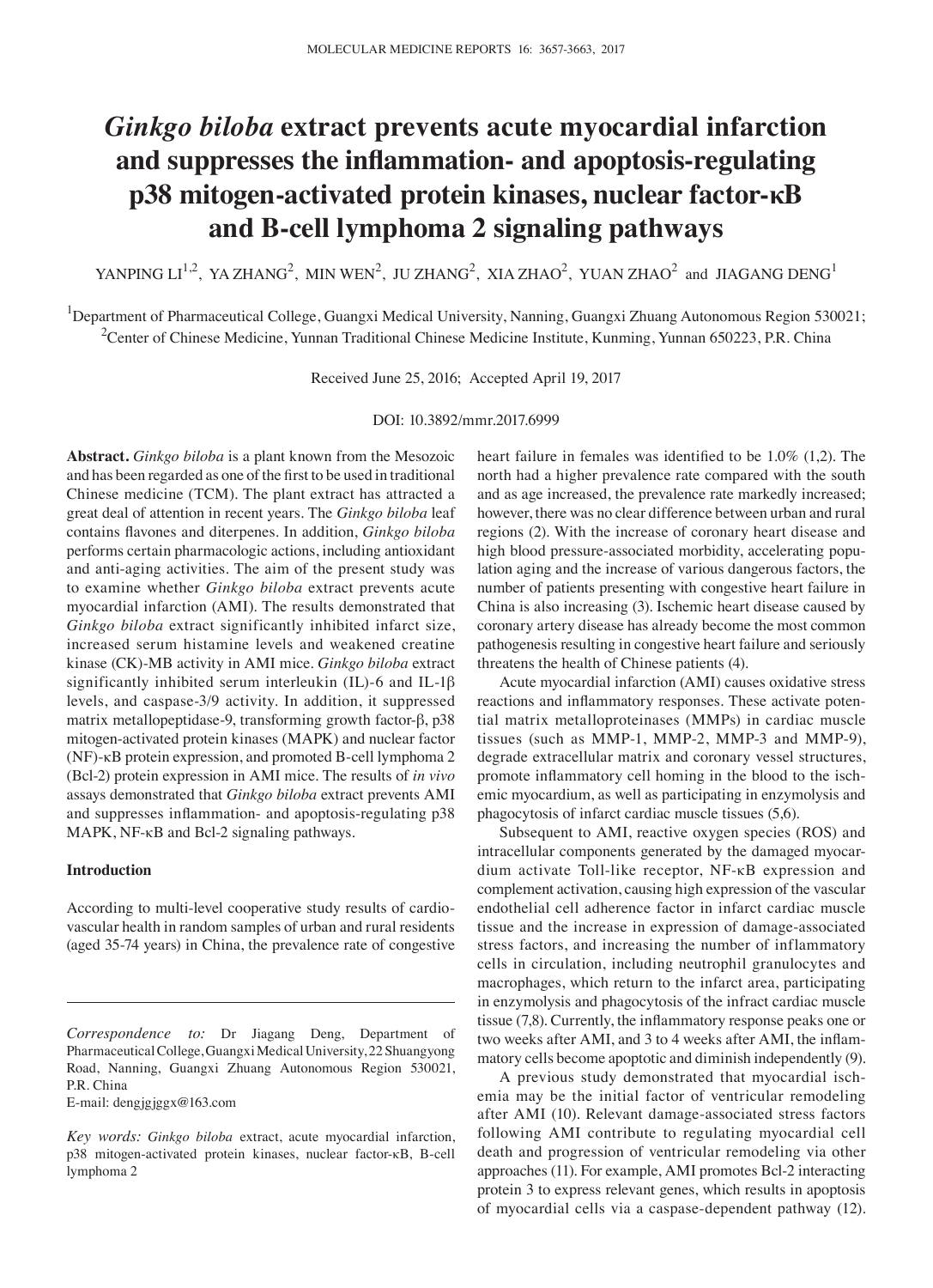A previous study indicates that myocardial cells may be prevented from presenting ischemia and anaerobic conditions, so as to improve ventricular remodeling (11). Currently, researchers hope to regulate programmed cell death after AMI and improve the prognosis of ventricular remodeling.

*Ginkgo biloba* (also termed ginkgo) is a tall deciduous tree. The plant dates back to the Carboniferous period, 345 million years ago (13). Following Quaternary glaciation, it is the sole living representative of its genus and one of the oldest relic plants in the world. *Ginkgo biloba* was initially native to China and was subsequently introduced to Europe in 1710 (14). *Ginkgo biloba* extract may directly lead to anti‑oxygenation, elimination of oxygen free radicals, regulation of superoxide dismutase activity and catalases, as well as eliminating nitric oxide (NO), thus contributing to protecting against ischemia damage and damage of vascular endothelial cells, potentially preventing atherosis (15). In the current study, whether *Ginkgo biloba* extract prevents AMI was investigated, in addition to the molecular mechanisms associated with its anti‑inflammation effect.

# **Materials and methods**

*Animals.* The current study was performed in strict accordance with the recommendations from the Guide for Animal Management Rules from Guangxi Medical University (Nanning, China). C57BL/6 mice (n=24, 8 mice per group) were purchased from the Department of Laboratory Animal Science (Guangxi Medical University) and housed together under specific-pathogen-free conditions (23-24°C; humidity, 55‑60%) in an animal room under a 12‑h light/dark cycle with free access to water and food. All mice were randomly distributed into three groups as follows: Control, AMI and AMI + *Ginkgo biloba* extract (GBE, Guizhou Provincial Biochemical Engineering Center, Guiyang, China).

*Induction of the AMI model.* Anesthesia was performed by inhalation of 1.0‑2.0% isoflurane gas and mechanically ventilated on a positive pressure ventilator. Left thoracotomy was performed and the pericardium was immediately stripped away to expose the heart. The coronary artery was identified and occluded with an 8‑0 silk ligature; successful ligation was confirmed when the left ventricle turned pale. The chest cavity was closed and mice were placed in their cages on a heating pad. The control mice underwent the same surgical procedures without ligation. AMI mice were administered normal saline (200  $\mu$ l) via daily gavage for 8 weeks. The AMI + GBE group mice received 100 mg/kg GBE via daily gavage for 8 weeks.

*Infarct size assessment.* Anesthesia was performed by inhalation of 1.0‑2.0% isoflurane gas and the mice were sacrificed using decollation following the 8 weeks of the experiment. The hearts were immediately removed and cut into 1.0 mm vertical sections. These sections were stained with 1% 2,3,5‑triphenyl‑tetrazolium chloride (Sigma‑Aldrich; Merck KGaA, Darmstadt, Germany) in PBS for 10 min at 37˚C. Infarct size areas were determined using a microscope (model BX53M; Olympus Corporation, Tokyo, Japan). with Image-Pro Plus software version 6.0 (Media Cybernetics, Inc., Rockville, MD, USA).

*ELISA assay.* Anesthesia was performed by inhalation of 1.0-2.0% isoflurane gas and then blood (100  $\mu$ l) was collected from the eye sockets of the mice after treatment with *Ginkgo biloba* extract. Serum was collected by centrifugation at 2,000 x g for 10 min at 4˚C. ELISA kits were used to determine serum histamine, lactate dehydrogenase, creatine kinase (CK; A032) and CK‑MB (H197), interleukin (IL)‑6 (H007) and IL-1β (H002) levels, and caspase‑3/9 activity (G015 and G018) were evaluated using ELISA kits (all from Nanjing Jiancheng Biology Engineering Institute, Nanjing, China) according to the manufacturer's instructions.

*Western blotting.* Anesthesia was performed by inhalation of 1.0‑2.0% isoflurane gas and mice were sacrificed using decollation following treatment with *Ginkgo biloba* extract. The hearts were immediately removed and homogenated using RIPA Lysis Buffer (Beyotime Institute of Biotechnology, Haimen, China) for 30‑40 min at 4˚C. Lysates were centrifuged at 10,000 x g for 10 min to analyze the protein concentration via BCA assay (Beyotime Institute of Biotechnology) and then 50–80  $\mu$ g protein was resolved on 8–10% SDS gel. Following electrophoresis, the proteins were electrotransferred (2.5A, 25 V for 30 min) onto a nitrocellulose membranes. Membranes were blocked with 5% non-fat milk and probed with MMP-9 (cat. no. 13667; dilution, 1:2,000; Cell Signaling Technology, Inc., Danvers, MA, USA), TGF‑β (cat. no. 5544; dilution, 1:2,000; Cell Signaling Technology, Inc.), p‑p38 (cat. no. 4511; dilution, 1:2,000; Cell Signaling Technology, Inc.), NF‑κB (cat. no. 8242; dilution, 1:2,000; Cell Signaling Technology, Inc.) and GAPDH (cat. no. AF0006; dilution, 1:3,000; Beyotime Institute of Biotechnology) antibodies overnight at 4˚C. The blot was washed with TBST three times for 5 min, exposed to horseradish peroxidase‑conjugated secondary antibodies (cat. no. A0208; dilution, 1:5,000; Beyotime Institute of Biotechnology) for 1 h at 37˚C, and finally examined by chemiluminescence (ECL; GE Healthcare Life Sciences, Little Chalfont, UK).

*Statistical analysis.* Data are presented as means ± standard error of the mean. Comparisons between the two groups were assessed by Student's t‑test or two‑way analysis of variance followed by Bonferroni's post-test. P<0.05 was considered to indicate a statistically significant difference.

## **Results**

*GBE reduces the size of infarct areas.* GBE was observed to reduce the size of infarct areas in the AMI model mice. A significant increase in the size of the infarct areas was observed in the AMI model group, when compared with the control group (Fig. 1). Subsequently, GBE treatment significantly inhibited the increase of infarct area size in the AMI mice, when compared with the AMI model group (Fig. 1).

*GBE prevents AMI*. The effects of GBE on AMI were subsequently evaluated. As compared with the control group, serum histamine was significantly decreased, and LDH, CK and CK‑MB levels in the AMI mouse models were significantly increased (Fig. 2). However, GBE treatment significantly increased the serum histamine level, and decreased the LDH,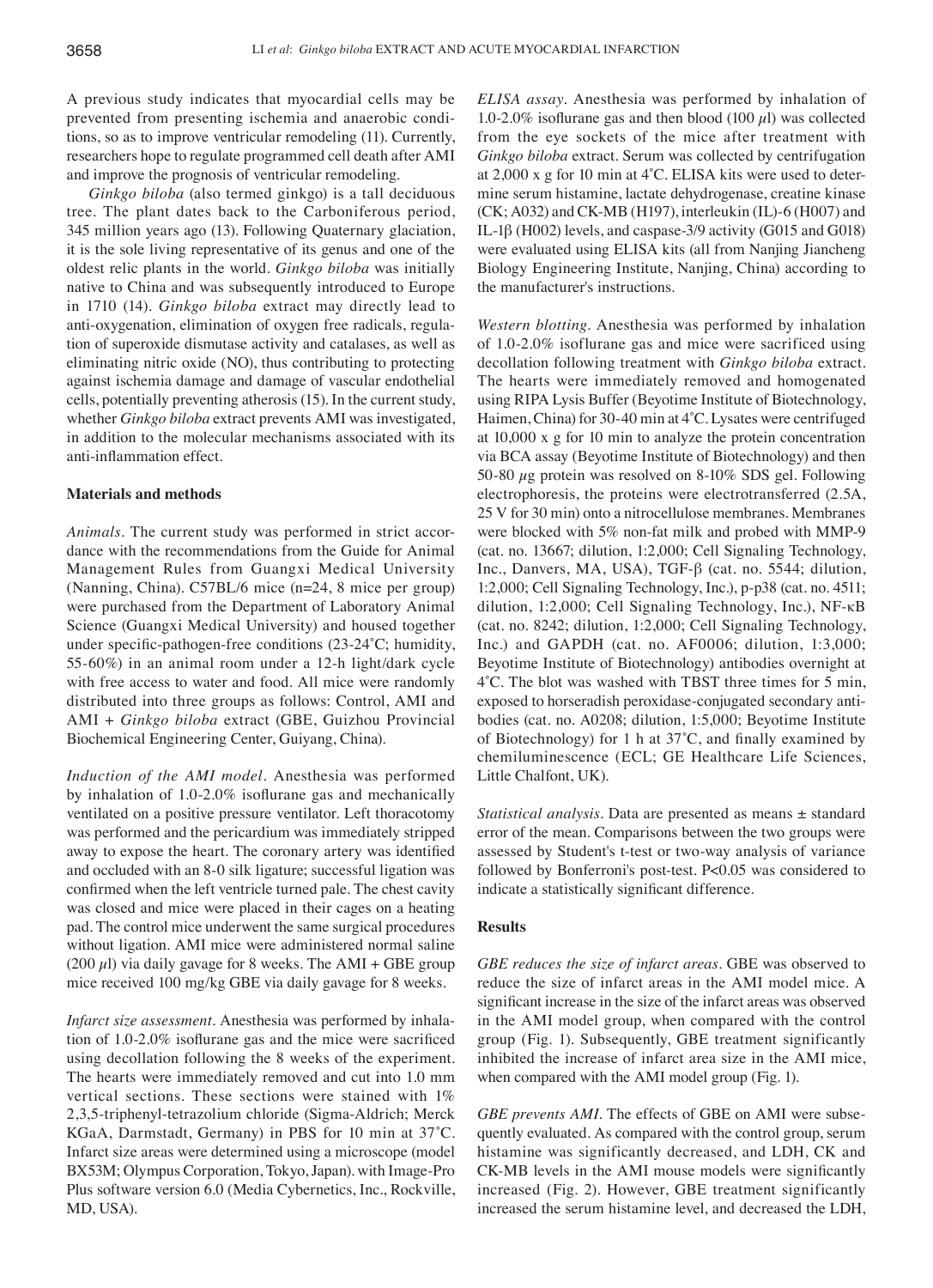

Figure 1. GBE treatment reduces infarct area size. \*\* P<0.01 vs. control; ##P<0.01 vs. AMI. AMI, acute myocardial infarction; GBE, *Ginkgo biloba* extract.

CK and CK‑MB levels in the AMI mice, when compared with AMI mouse model group (Fig. 2).

*GBE reduces inflammatory reactions.* To investigate the effect of GBE on inflammatory reactions, the expression levels of IL‑6 and IL‑1β in tissue samples were analyzed by ELISA. Significantly increased IL‑6 and IL‑1β activity levels were observed in the AMI mice, compared with the control group (Fig. 3). Treatment with GBE significantly inhibited the increased IL-6 and IL-1β activities in the AMI mice (Fig. 3).

*GBE reduces caspase‑3/9 activity.* In order to investigate the effect of GBE on apoptosis, caspase-3/9 activities were analyzed by ELISA. Fig. 4 demonstrates the significantly increased caspase-3/9 activities in the AMI mice as compared with the control group. GBE treatment significantly reduced the caspase-3/9 activities in the AMI mice, when compared with AMI model group (Fig. 4).

*GBE reduces MMP‑9 protein expression levels.* To evaluated the underlying mechanism of GBE against AMI, MMP‑9 protein expression levels were analyzed using western blotting. The results indicated that MMP‑9 protein expression was significantly induced in the AMI mouse model when compared with the control group. As compared with AMI model group, the group treated with GBE demonstrated significantly suppressed MMP-9 protein expression levels (Fig. 5).

*GBE reduces TGF‑β protein expression levels.* TGF-β expression was examined to evaluate the underlying mechanism of GBE against AMI. The level of TGF‑β protein expression observed in the AMI model group was significantly higher than that of control group. Treatment with GBE significantly suppressed TGF‑β protein expression levels in the AMI mice, when compared with the AMI model mice (Fig. 6).

*GBE reduces levels of p‑p38 protein expression.* Subsequently, the underlying mechanism of the effect of GBE against AMI was investigated by evaluating p-p38 protein expression levels using western blotting. The levels of p‑p38 protein expression in the AMI model group were greater than that of the control group. In the AMI mice treated with GBE, p‑p38 protein expression levels were significantly suppressed when compared with the AMI model mice (Fig. 7).

*GBE reduces NF‑κB protein expression levels.* The underlying mechanism of GBE against AMI was evaluated by western blotting to detect NF-κB protein expression levels. A significant increase of NF-κB protein expression was observed in the AMI model mice when compared with the control group (Fig. 8). When the AMI mice were treated with GBE, NF-κB protein expression was significantly suppressed (Fig. 8).

*GBE reduces Bcl-2 protein expression levels.* The Bcl-2 protein expression levels were analyzed to investigate the underlying mechanism of GBE against AMI. Bcl-2 protein expression in the AMI model mice was significantly inhibited compared with the control group (Fig. 9). Following GBE treatment Bcl-2 protein expression in the AMI mice was significantly increased compared with the AMI model mice (Fig. 9).

## **Discussion**

AMI leads to ischemic myocardium issues, particularly in the reperfusion area, where large quantities of ROS are generated, which cause direct damage to cytomembrane structures, such as inducing overloading in cells to increase mitochondrial membrane permeability and causing cell death (16). Furthermore, ROS promote the release of inflammatory factors, such as TNF‑a, IL‑1β and IL-6 in the ischemic region and surrounding area. Apoptosis is induced via the TNF‑a/caspase signaling pathway to promote myocardial contraction (17). In addition, ROS and relevant inflammatory factors activate MMPs, degrade the extracellular matrix (ECM), resulting in sliding cardiac muscle fibers and finally causing expansion (18,19). The results of the current study demonstrated that GBE treatment significantly inhibited the increase of infarct area size, increased serum histamine levels, decreased LDH, CK and CK‑MB levels, inhibited the increase of IL-6 and IL-1β activities and reduced caspase‑3/9 activities in AMI mice. Li *et al* (20) reported that GBE inhibits experimental rat myocardial remodeling via TGF‑β1, MMP-2 and MMP‑9 (20).

Dynamic changes in the ECM occur following AMI and has an important role in ventricular remodeling. During the period of AMI, transforming growth factor in cardiac muscle tissue of TGF‑β promoting fibrosis factor is activated (21). The fibrosis cell generates into type I and type III collagenous fibers, which gradually develop into scar tissue. Meanwhile, cardiac muscle tissue in non‑infarct areas exhibits interstitial and peripheral fibrosis (22). Thus, these results demonstrate that GBE significantly suppresses TGF‑β protein expression in AMI mice. Li *et al* (20) reported that GBE treatment inhibits myocardial remodeling via TGF‑β1, MMP‑2 and MMP‑9 in experimental rats (20).

p38 MAPK is activated by phosphorylation, which increases the expression of inflammatory factors in rats. This causes thickening of the heart, interstitial fibrosis, serious cardiac insufficiency, myocardial apoptosis or mortality (23). p38 MAPK has previously been demonstrated to increase the expression levels of inflammatory factors following activation of myocardial ischemia reperfusion, by reactive activation of p38 MAPK (24). p38 MAPK is associated with myocardial remodeling and inflammatory factor expression in the myocardium following AMI (24). p38 MAPK influences the heart, by stimulating synthesis of inflammatory factors, promoting cell transformation into fibroblasts to integrate into the ECM,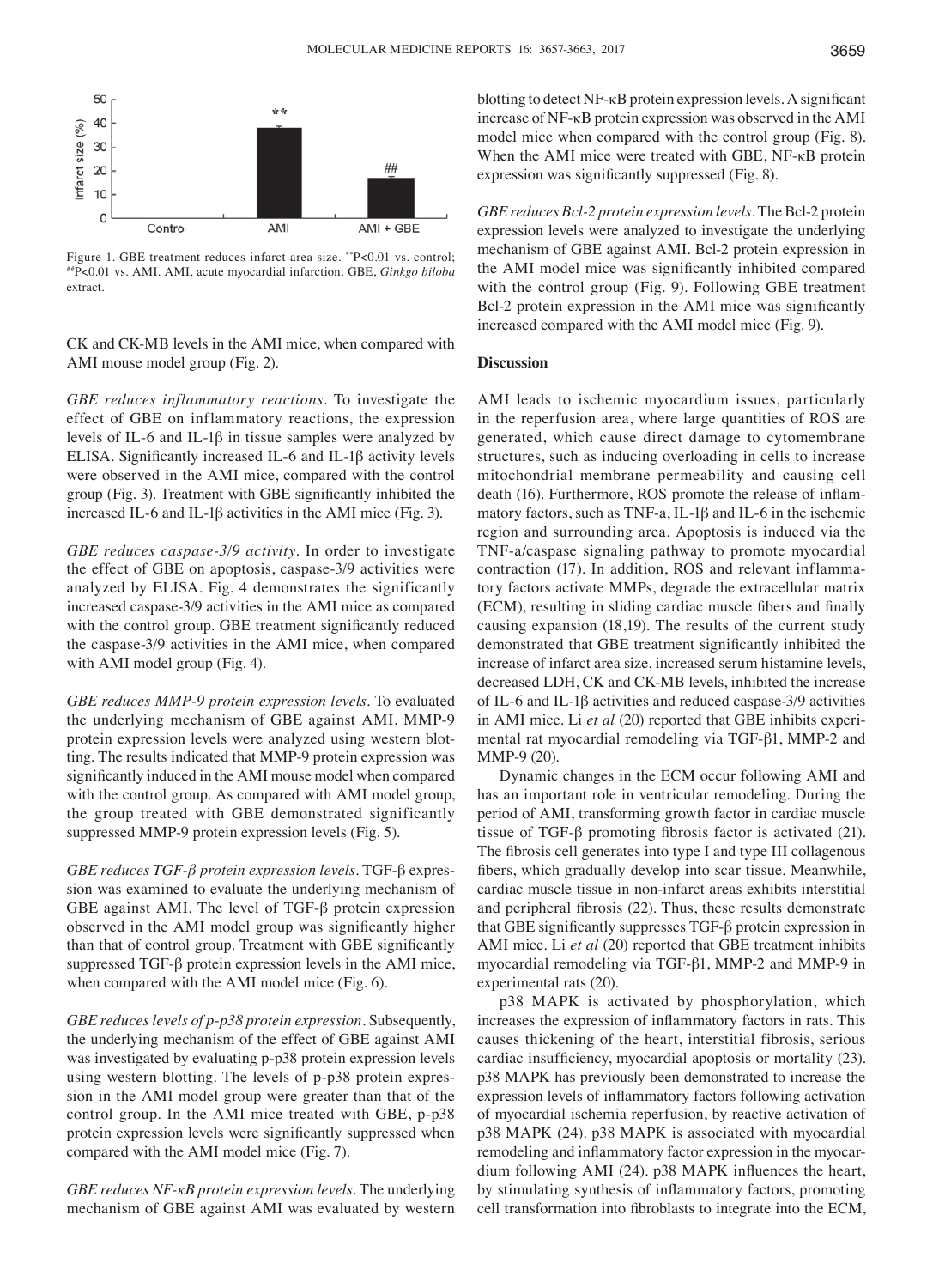

Figure 2. GBE prevents AMI. GBE treatment reduces serum levels of (A) histamine, (B) LDH, (C) CK and (D) CK-MB. \*\*P<0.01 vs. control; #P<0.01 vs. AMI. AMI, acute myocardial infarction; GBE, *Ginkgo biloba* extract; LDH, lactate dehydrogenase; CK, creatine kinase.



Figure 3. GBE reduces inflammatory reactions. GBE treatment reduces levels of (A) IL‑6 and (B) IL‑1β. \*\*P<0.01 vs. control; ##P<0.01 vs. AMI. AMI, acute myocardial infarction; GBE, *Ginkgo biloba* extract; IL, interleukin.



Figure 4. GBE reduces caspase-3/9 activities. Treatment with GBE reduces (A) caspase-3 and (B) caspase-9 activities. \*\*P<0.01 vs. control;  $^{#}P$ <0.01 vs. AMI. AMI, acute myocardial infarction; GBE, *Ginkgo biloba* extract.



Figure 5. GBE treatment reduces MMP-9 protein expression levels. (A) Quantitative and (B) western blot analyses of MMP-9 protein expression levels. \*\*P<0.01 vs. control; ##P<0.01 vs. AMI. GBE, *Ginkgo biloba* extract; MMP‑9, matrix metalloproteinase‑9; AMI, acute myocardial infarction.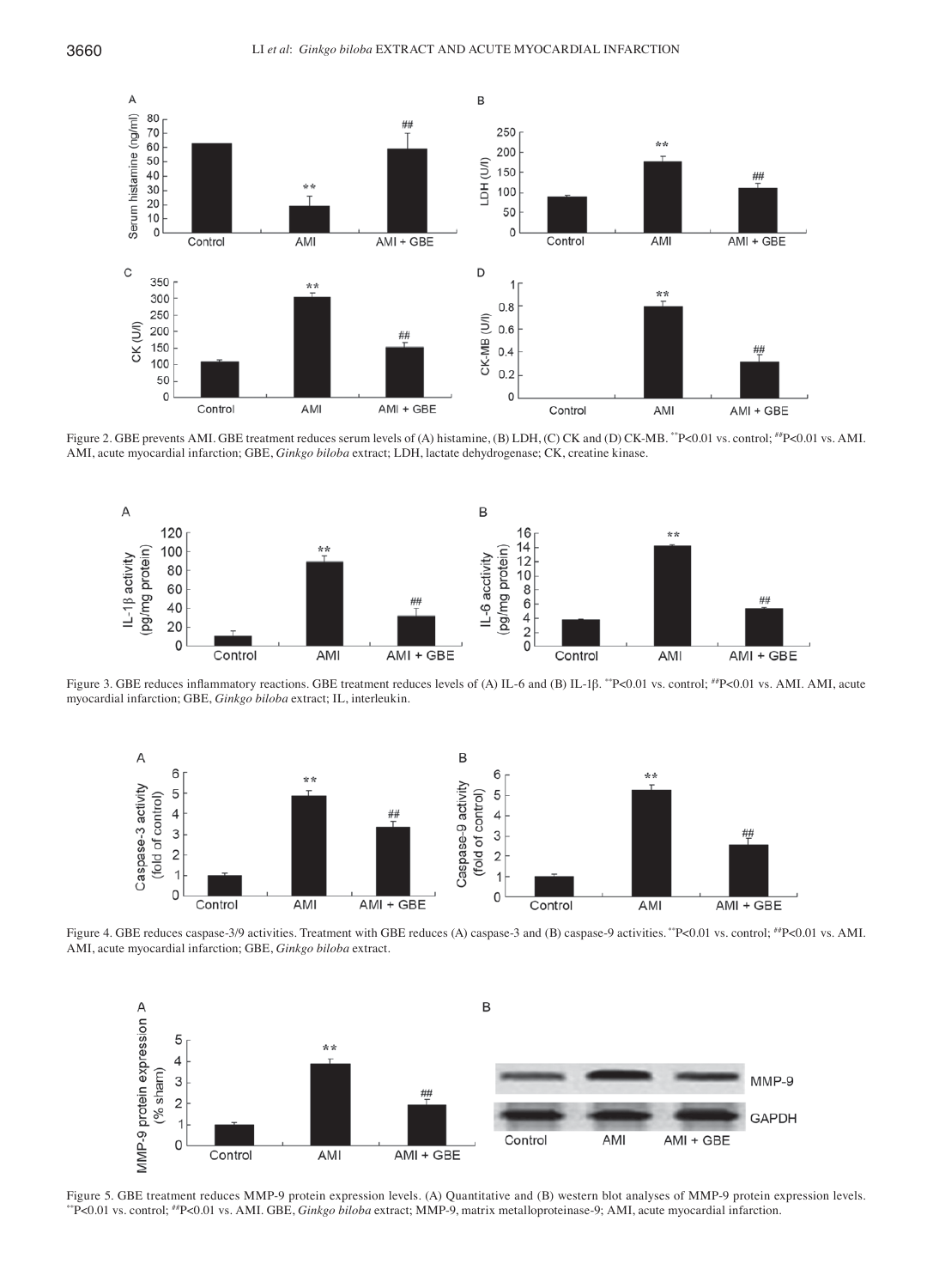

Figure 6. GBE treatment reduces TGF‑β protein expression levels. (A) Quantitative and (B) western blot analyses of TGF‑β protein expression levels. \*\*P<0.01 vs. control; ##P<0.01 vs. AMI. GBE, *Ginkgo biloba* extract; TGF‑β, transforming growth factor-β; AMI, acute myocardial infarction.



Figure 7. GBE treatment reduces p-p38 protein expression levels. (A) Quantitative and (B) western blot analyses of p-p38 protein expression levels. \*\*P<0.01 vs. control; ##P<0.01 vs. AMI. GBE, *Ginkgo biloba* extract; AMI, acute myocardial infarction.



Figure 8. GBE treatment reduces NF‑κB protein expression levels. (A) Quantitative and (B) western blot analyses of NF‑κB protein expression levels. \*\*P<0.01 vs. control; ##P<0.01 vs. AMI. GBE, *Ginkgo biloba* extract; NF‑κB, nuclear factor‑κB; AMI, acute myocardial infarction.



Figure 9. GBE treatment reduces Bcl-2 protein expression levels. (A) Quantitative and (B) western blot analyses of NF-κB protein expression levels. \*\*P<0.01 vs. control; #P<0.01 vs. AMI. GBE, *Ginkgo biloba* extract; Bcl-2, B-cell lymphoma 2; AMI, acute myocardial infarction.

and by inhibiting MMP degradation of the ECM. TGF-β1 also promotes hypertrophy of myocardial cells, differentiation and the increase of the number of lymphocytes (25). In addition, TGF-β1 is involved in stimulating tissue fibrosis, causing increases in fibrocytes, MMPs, collagen deposition and fiber binding proteins, and results in ventricular remodeling (23). TGF-β1 expression activity in cardiac muscle tissues of myocardial infarction rats was demonstrated to be markedly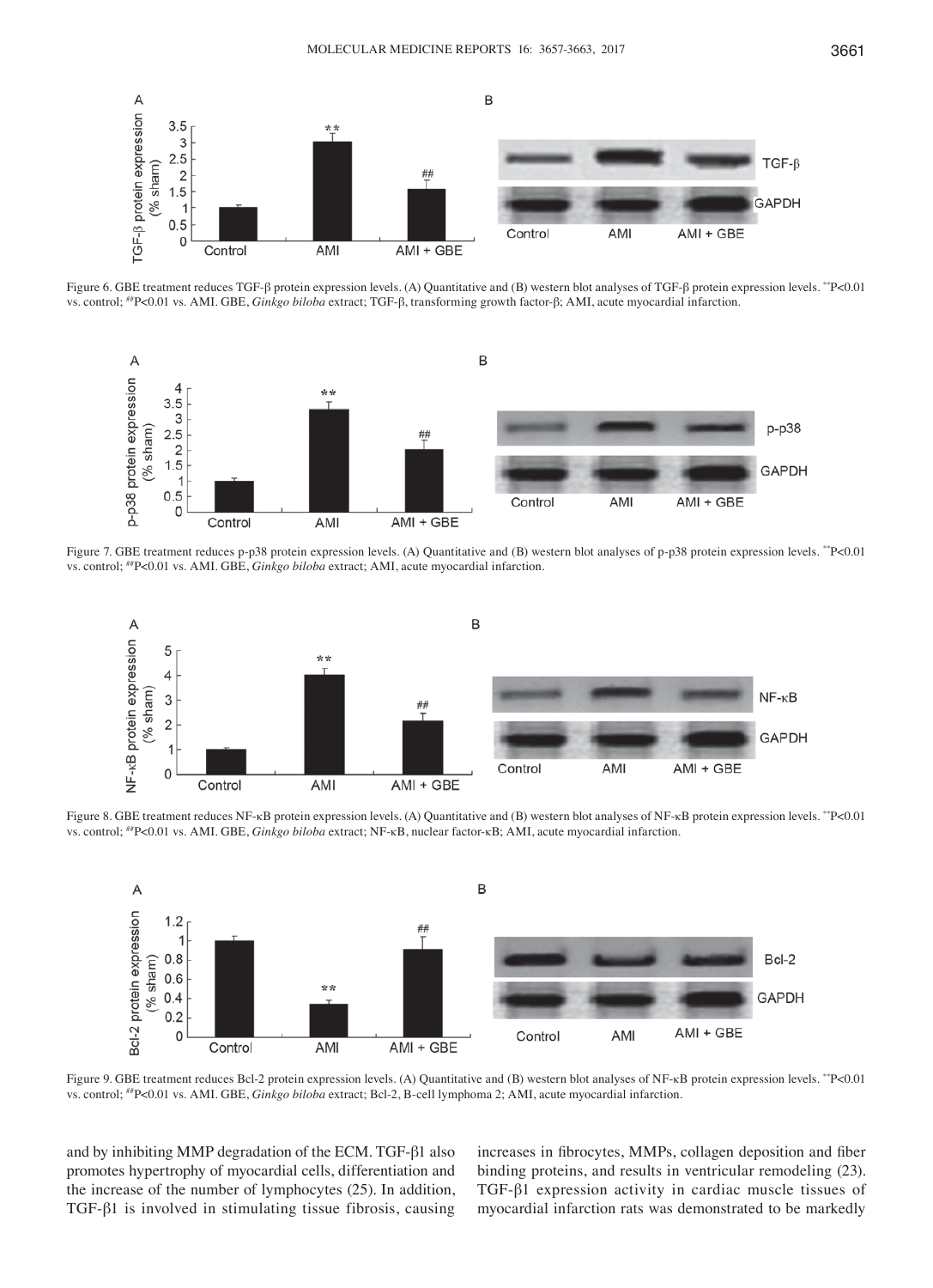enhanced (26). Corresponding MAP3K7, p38 MAPK, and p‑p38 MAPK protein activity were also clearly enhanced (26). The possible underlying mechanism involves TGF‑β1 activating MAP3K7, thus causing p38 MAPK to be phosphorylated into p‑p38 MAPK and enhancing inflammatory factor expression levels in rats, finally resulting in cardiac hypertrophy, interstitial fibrosis, serious cardiac insufficiency, myocardial apoptosis or mortality (25). The present study demonstrates that GBE significantly suppressed MMP‑9 and p‑p38 protein expression in AMI mice. In addition, Tsai *et al* (15) demonstrated that GBE reduces high‑glucose‑induced endothelial ROS generation via Akt/endothelial NO synthase and p38 MAPK signaling pathways (15).

NF-κB, a nuclear transcription factor, was initially identified in mature B cells in 1986, specifically binding with the enhancer subsequence of the immune globulin κ light-chain gene (27,28). NF-κB regulates the relevant processes of AMI, including generation of NO, synthesis of prostaglandin, calcium and sodium treatment, growth factors, apoptosis, ECM, stress and reconstruction (29). In the smooth muscle cells of human atherosclerotic plaque, macrophages and endothelial cells, it has been demonstrated that activated NF‑κB participates in lipid modification, chemotaxis and attachment (30). Inflammatory factors and tissue damage result in lesions and unstable plaque. NF‑κB participates in and mediates the process by regulating NO (29). In addition, NF-κB participates in the immune response and cell apoptosis, and is the key transcription factor causing inflammatory reactions. An increasing number of studies demonstrates that NF‑κB is important in AMI (28). The current study demonstrates that GBE significantly reduced NF‑κB protein expression levels and induced Bcl-2 protein expression in AMI mice. Furthermore, Wang *et al* (13) indicated that GBE mitigates liver fibrosis via NF-κB, p38 MAPK and Bcl-2/Bcl-2-associated X protein signaling (13).

In conclusion, the present results demonstrates that treatment with GBE prevents AMI, by increasing serum histamine levels, decreasing LDH, CK and CK‑MB levels, and suppressing inflammation- and apoptosis-regulating p38 MAPK, NF-κB and Bcl-2 signaling. Therefore, as GBE abrogates the activity of p38 MAPK and NF-κB signaling pathways in AMI, it may serve as an effective therapeutic strategy against various types of heart disease.

#### **References**

- 1. O'Donoghue ML, Glaser R, Cavender MA, Aylward PE, Bonaca MP, Budaj A, Davies RY, Dellborg M, Fox KA, Gutierrez JA, *et al*: Effect of losmapimod on cardiovascular outcomes in patients hospitalized with acute myocardial infarc-
- tion: A randomized clinical trial. JAMA 315: 1591-1599, 2016.<br>2. Prati F, Romagnoli E, Limbruno U, Pawlowski T, Fedele S, Gatto L, Di Vito L, Pappalardo A, Ramazzotti V, Picchi A, *et al*: Randomized evaluation of intralesion versus intracoronary abciximab and aspiration thrombectomy in patients with ST-elevation myocardial infarction: The COCTAIL II trial. ST" Musicard Infarction: The Corolevantial infarction: The Coctain metal. Am Heart J 170: 1116-1123, 2015. 3. Clemmensen P, Grieco N, Ince H, Danchi N, Goedicke J,
- Ramos Y, Schmitt J and Goldstein P; MULTIPRAC study investigators: MULTInational non‑interventional study of patients with ST‑segment elevation myocardial infarction treated with PRimary Angioplasty and Concomitant use of upstream antiplatelet therapy with prasugrel or clopidogrel-the European MULTIPRAC registry. Eur Heart J Acute Cardiovasc Care 4: 220‑229, 2015.
- 4. Koltowski L, Koltowska-Haggstrom M, Filipiak KJ, Kochman J, Golicki D, Pietrasik A, Huczek Z, Balsam P, Scibisz A and Opolski G: Quality of life in patients with ST‑segment elevation myocardial infarction undergoing percutaneous coronary intervention-radial versus femoral access (from the OCEAN RACE Trial). Am J Cardiol 114: 516-521, 2014.
- 5. Xian Y, Wang TY, McCoy LA, Effron MB, Henry TD, Bach RG, Zettler ME, Baker BA, Fonarow GC and Peterson ED: Association of discharge aspirin dose with outcomes after acute myocardial infarction: Insights from the treatment with ADP receptor inhibitors: Longitudinal assessment of treatment patterns and events after acute coronary syndrome (TRANSLATE‑ACS) study. Circulation 132: 174-181, 2015.
- 6. Aarsetøy H, Brügger-Andersen T, Hetland Ø, Grundt H and Nilsen DW: Long term influence of regular intake of high dose n-3 fatty acids on CD40-ligand, pregnancy-associated plasma protein A and matrix metalloproteinase-9 following acute myocardial infarction. Thromb Haemost 95: 329‑336, 2006.
- 7. Fan Q, Chen , Fang X, Lau WB, Xue L, Zhao L, Zhang H, Liang YH, Bai X, Niu HY, *et al*: Aging might augment reactive oxygen species (ROS) formation and affect reactive nitrogen species (RNS) level after myocardial ischemia/reperfusion in both humans and rats. Age (Dordr) 35: 1017-1026, 2013.
- 8. Lima‑Neto LG, Hirata RD, Luchessi AD, Silbiger VN, Cavichioli D, Dos Santos ES, Sousa AG, Sprovieri SR, De Sousa Jr EB, Dos Santos FC, *et al*: Chlamydophila pneumonia and increased TLR4 gene expression in leukocytes are associated with acute myocardial infarction. J Biol Regul Homeost Agents 28: 449‑460, 2014.
- 9. Moreira DM, da Silva RL, Vieira JL, Fattah T, Lueneberg ME and Gottschall CA: Role of vascular inflammation in coronary artery disease: Potential of anti‑inflammatory drugs in the prevention of atherothrombosis. Inflammation and anti‑inflammatory drugs in coronary artery disease. Am J Cardiovasc Drugs 15: 1‑11, 2015.
- 10. Shi ZY, Liu Y, Dong L, Zhang B, Zhao M, Liu WX, Zhang X and Yin XH: Cortistatin improves cardiac function after acute myocardial infarction in rats by suppressing myocardial apoptosis and endoplasmic reticulum stress. J Cardiovasc Pharmacol Ther: Apr 18, 2016 (Epub ahead of print).
- 11. Sheu JJ, Chua S, Sun CK, Chang LT, Yen CH, Wu CJ, Fu M and Yip HK: Intra-coronary administration of cyclosporine limits infarct size, attenuates remodeling and preserves left ventricular function in porcine acute anterior infarction. Int J Cardiol 147: 79‑87, 2011.
- 12. Lazou A, Iliodromitis EK, Cieslak D, Voskarides K, Mousikos S, Bofilis E and Kremastinos DT: Ischemic but not mechanical preconditioning attenuates ischemia/reperfusion induced myocardial apoptosis in anaesthetized rabbits: The role of Bcl-2 family proteins and ERK1/2. Apoptosis 11: 2195-2204, 2006.
- 13. Wang Y, Wang R, Wang Y, Peng R, Wu Y and Yuan Y: *Ginkgo biloba* extract mitigates liver fibrosis and apoptosis by regulating p38 MAPK, NF-κB/IκBα, and Bcl‑2/Bax signaling. Drug Des Devel Ther 9: 6303‑6317, 2015.
- 14. ZhuX, LiZ, LiC, ZhangJ, ZouZ and WangJ: *Ginkgobiloba* extract and aspirin synergistically attenuate activated platelet-induced ROS production and LOX-1 expression in human coronary artery endothelial cells. Phytomedicine 20: 114‑119, 2013.
- 15. Tsai HY, Huang PH, Lin FY, Chen JS, Lin SJ and Chen JW: *Ginkgo biloba* extract reduces high‑glucose‑induced endothelial reactive oxygen species generation and cell adhesion molecule expression by enhancing HO-1 expression via Akt/eNOS and p38 MAP kinase pathways. Eur J Pharm Sci 48: 803‑811, 2013.
- 16. Bashar T and Akhter N: Study on oxidative stress and antioxidant level in patients of acute myocardial infarction before and after regular treatment. Bangladesh Med Res Counc Bull 40: 79‑84, 2014.
- 17. Yang CH, Sheu JJ, Tsai TH, Chua S, Chang LT, Chang HW, Lee FY, Chen YL, Chung SY, Sun CK, *et al*: Effect of tacrolimus on myocardial infarction is associated with inflammation, ROS, MAP kinase and Akt pathways in mini-pigs. J Atheroscler
- Thromb 20: 9‑22, 2013. 18. Chen W, Spitzl A, Mathes D, Nikolaev VO, Werner F, Weirather J, Špiranec K, Röck K, Fischer JW, Kämmerer U, *et al*: Endothelial actions of ANP enhance myocardial inflammatory infiltration in
- the early phase after acute infarction. Circ Res 119: 237‑248, 2016. 19. Hedström E, Aström-Olsson K, Ohlin AK, Ohlin H and Arheden H: Initial results of inflammatory response, matrix remodeling, and reactive oxygen species following PCI in acute ischemic myocardial injury in man. J Invasive Cardiol 23: 371-376, 2011.